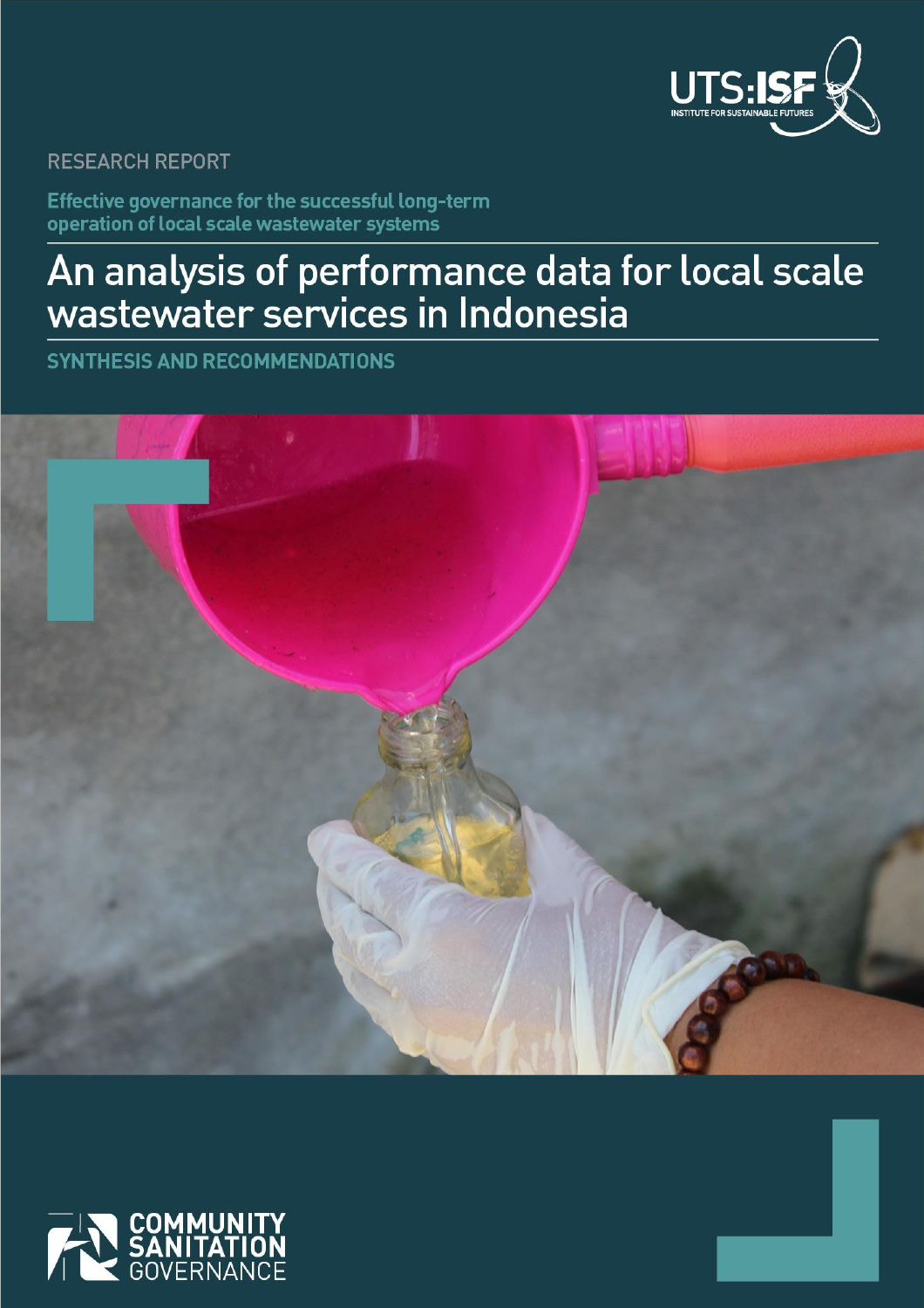

'Community Sanitation Governance' is a joint research project led by the Institute for Sustainable Futures (ISF) at the University of Technology, Sydney, which investigates effective governance for successful long-term operation of community scale wastewater systems in Indonesia. Effective governance refers to the financial, stakeholder, organizational, regulatory, and technical support necessary for successful, long-term service delivery. The research is undertaken in collaboration with BORDA Germany, the Overseas Development Institute (ODI), AKSANSI (Association for Community Based Sanitation Organisations in Indonesia) and the Center for Policy Regulation and Governance at Universitas Ibn Khaldun Bogor (UIKB). The research has been funded through a research grant under the Australian Development Research Awards Scheme (ADRAS), an Australian Aid initiative.

#### **ABOUT THE AUTHORS**

**The Institute for Sustainable Futures** (ISF) was established by the University of Technology Sydney (UTS) to work with industry, government and the community to develop sustainable futures through research and consultancy. ISF's mission is to create change toward sustainable futures that protect and enhance the environment, human well-being and social equity. We seek to adopt an inter-disciplinary approach to our work and engage our partner organisations in a collaborative process that emphasises strategic decision-making. Our projects foster lasting change and we aim to build independent capacity in our clients by passing on knowledge and skills. We focus on innovation and our research often extends sustainability practice and contributes to current thinking.

#### **CITATION**

Mitchell, C, Ross, K, and Abeysuriya, K. 2015. *An analysis of performance data for local scale wastewater services in Indonesia*. Prepared by the Institute for Sustainable Futures, University of Technology Sydney, as part of the Australian Development Research Award Scheme (ADRAS) Project: Effective governance for the successful long-term operation of local scale wastewater systems.

#### **ACKNOWLEDGEMENTS**

The research team would like to thank our research informants for their contributions to this research, including AKSANSI and BORDA Indonesia, and for the generous time given by communities we visited. We also thank our Project Advisory Group and the Indonesia Sanitation Partners Group for their valuable feedback. We gratefully acknowledge the support of BAPPENAS for their enabling partnership and support for in-country research in Indonesia.

#### **DISCLAIMER**

The views and opinions expressed are those of the authors and do not necessarily reflect the views of ODI, UTS/ISF or the Australian Government. While all due care and attention has been taken to ensure the accuracy of the material published, the Australian Government, UTS/ISF and the authors disclaim liability for any loss that may arise from any person acting in reliance upon the contents of this document.

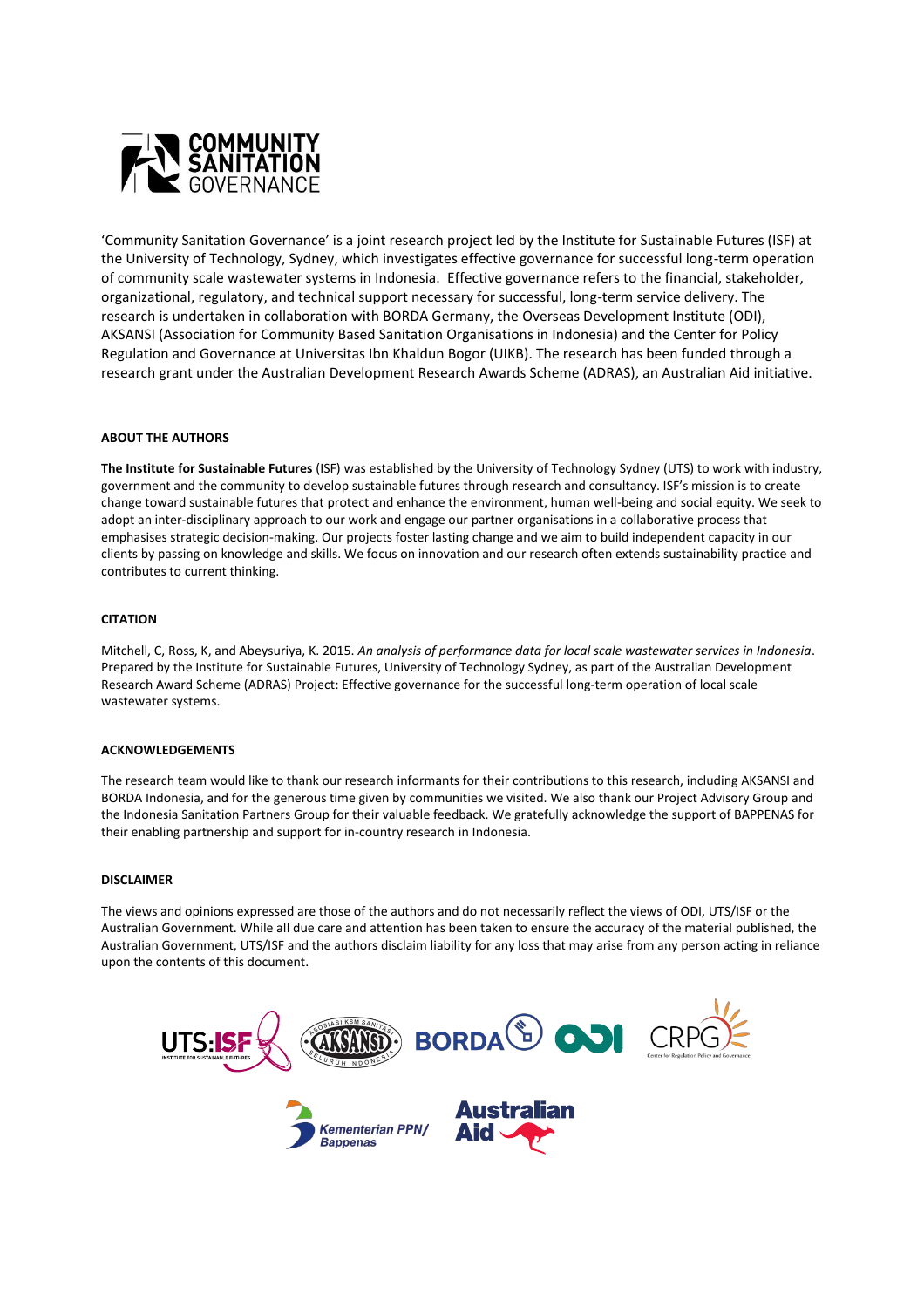# **Project background**

Our starting point for this project is: Effluent management in dense, low-income urban areas in Indonesia is challenging. Local (community) scale systems offer an affordable way to manage the public health and environmental hazards of untreated wastewater in urban areas. However, in order to operate in the longterm, these systems need effective governance, defined as (Ross et al, 2014):

| <b>Functioning</b><br><b>Sustainable</b><br>technology:<br>financing:<br>Ensuring the<br>Sufficient ongoing<br>physical system<br>revenue to cover<br>delivers the service<br>all short and long-<br>term operational<br>cost elements | <b>Effective</b><br>management:<br>Accountable and<br>equitable<br>administration and<br>decision making<br>system | <b>Sustaining</b><br>demand:<br>Maintaining<br>effective<br>community<br>demand for the<br>service over time |  |
|----------------------------------------------------------------------------------------------------------------------------------------------------------------------------------------------------------------------------------------|--------------------------------------------------------------------------------------------------------------------|--------------------------------------------------------------------------------------------------------------|--|
|----------------------------------------------------------------------------------------------------------------------------------------------------------------------------------------------------------------------------------------|--------------------------------------------------------------------------------------------------------------------|--------------------------------------------------------------------------------------------------------------|--|

Finding pathways towards effective governance is especially timely. Reviews of local scale systems in Indonesia found that effective governance is difficult to achieve and the service does not always last as planned (Eales et al. 2013). In addition, connection numbers are as low as half of what was planned (Mitchell et al. 2015). Nonetheless, the Government of Indonesia has committed to local scale wastewater systems as a key component of its commitment to provide 100% of its citizens with access to sanitation. To date, about 13,600 of these systems have been funded for installation, and as many as 100,000 more are needed to meet current targets for access (Mitchell et al. 2015).

In response to this situation, the Institute for Sustainable Futures (ISF) at the University of Technology Sydney (UTS) developed a three-year transdisciplinary action research project that seeks to improve the long-term governance of local scale wastewater services in Indonesia.

This project is a research partnership with the Indonesian Ministry of National Development Planning (BAPPENAS), and is conducted in collaboration with AKSANSI (Association of community based organisations for sanitation), Bremen Overseas Research and Development Association (BORDA) Germany, Center for Regulation Policy and Governance at Universitas Ibn Khaldun Bogor and the UK Overseas Development Institute (ODI). A Project Advisory Group (with members from seven Ministries and six international donors) provides guidance and validation for the research. The 2014-2016 study is supported by the Australian Development Research Awards Scheme (ADRAS).

The four enquiry areas for this project are:



This document is an output of the performance data enquiry. It summarises an analysis of the quality and quantity of performance data available in Indonesia.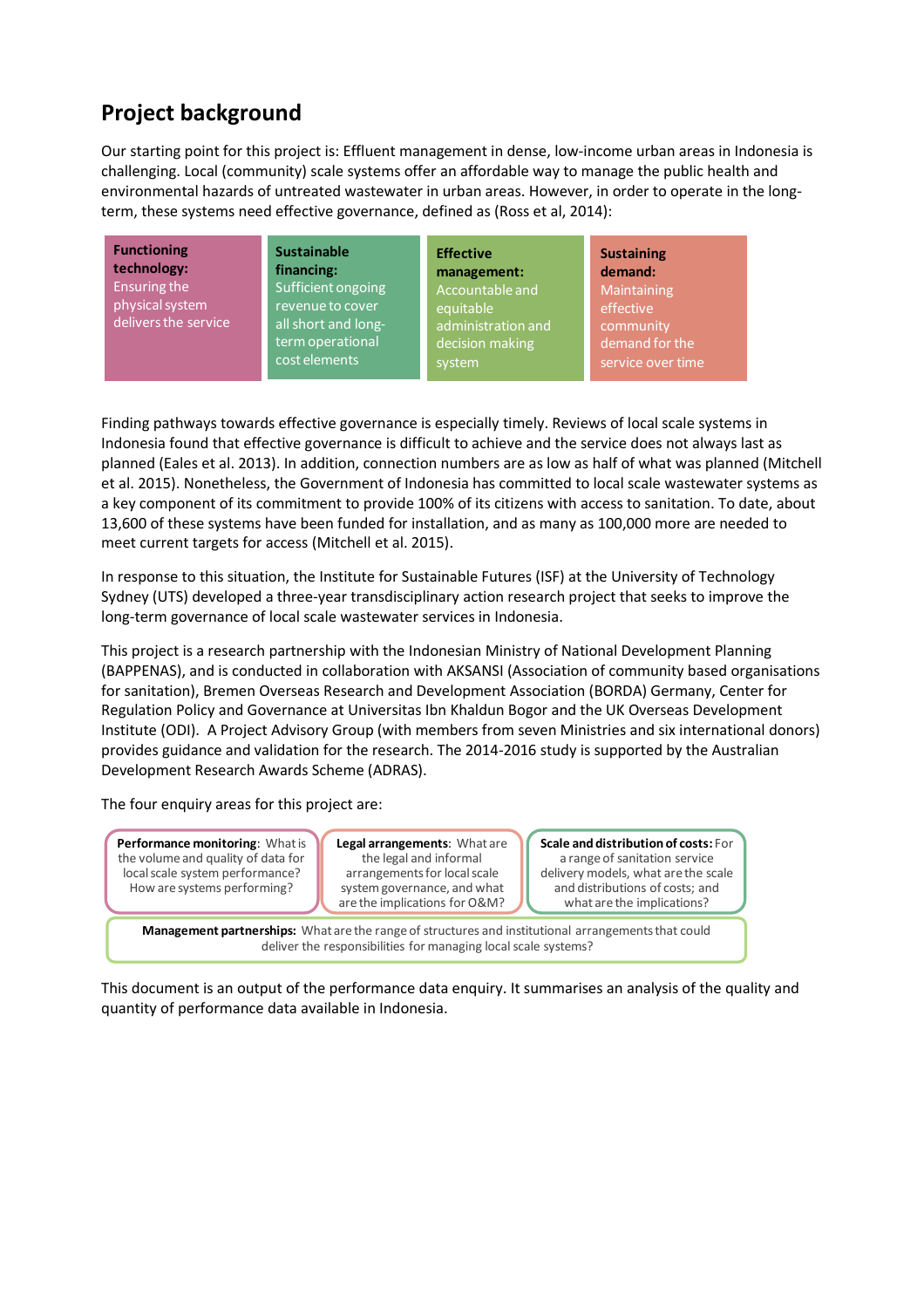# **Executive Summary**

In Indonesia the exposure risk of faecal contamination is high and the growth of investment in local scale wastewater systems is rapid. This means longitudinal, or on-going, performance monitoring of local scale systems is essential to understand the health and environmental impacts of both the initial investment and the on-going sanitation service.

A review of performance data sought to explore the extent to which longitudinal monitoring of local scale systems is undertaken, and what an analysis of existing data can show about system performance and the challenges faced by community-based organisations (KSMs) placed in charge of systems' operation and maintenance. The review investigated data available for the main funding programs for local scale systems in Indonesia:

- x *SANIMAS Regular*, managed by the Ministry of Public Works (PU) and funded by the national budget (APBN);
- x *SANIMAS DAK SLBM*, managed by the Ministry of Finance and funded by the national special allocation fund;
- x *SANIMAS USRI (Urban Sanitation and Rural Infrastructure project) support to PNPM (National program for community empowerment)*, or SANIMAS ADB, managed by PU and funded by Asian Development Bank (ADB) loan; and,
- SANIMAS IDB, managed by PU and funded by the Islamic Development Bank (IDB) loan.

This review of existing performance data found that records are limited. Data collection for local scale systems differs between funding mechanisms (e.g., according to interviewees, there is no post-construction data collection for the largest funding program (DAK SLBM)). Data is limited in quantity, variable in quality, and dispersed across diverse entities. Monitoring is uncommon, and generally confined to a single postconstruction check 6 – 12 months after commissioning. Very few systems are monitored longitudinally, meaning there is no quantitative evidence base of how systems are functioning in the long-term. Largescale, cross-programmatic evaluation has not yet been undertaken.

An investigation of the limited data sets shows that data collection focuses mainly on technical factors. Annual funding for local scale systems has grown rapidly since 2003, with as many as 13,600 local scale systems funded for installation under various funding programs. Program guidelines for SANIMAS Regular and USRI, covering a quarter of funded systems, intend for effluent quality to be checked, but this appears to be challenging to implement in practice since this data generally does not exist. Health impacts of investments in sanitation are challenging to systematically monitor and attribute.

KSMs responsible for managing local scale systems face many challenges. Fee collection for financing operations and maintenance is the most commonly reported challenge, but there are many other tasks that KSMs find challenging. Even after installation of systems, faecal contamination exposure pathways remain, which KSMs may not be able to identify or rectify. For example, system capacity is often under utilized (average = 50%), and KSMs struggle to increase connections. Importantly, program designs have a critical influence on KSM roles and performance outcomes of local scale systems.

In light of this review, possible improvements for stakeholders to consider are:

- Setting targets and monitoring what matters e.g., effluent treatment rather than access,
- Improving data collection tools, support, use, and training,
- Optimising existing investments, i.e. through increasing household connections for systems with low utilisation rates,
- Comparing impacts of the four main delivery programs and adjusting program design and implementation to improve long-term outcomes.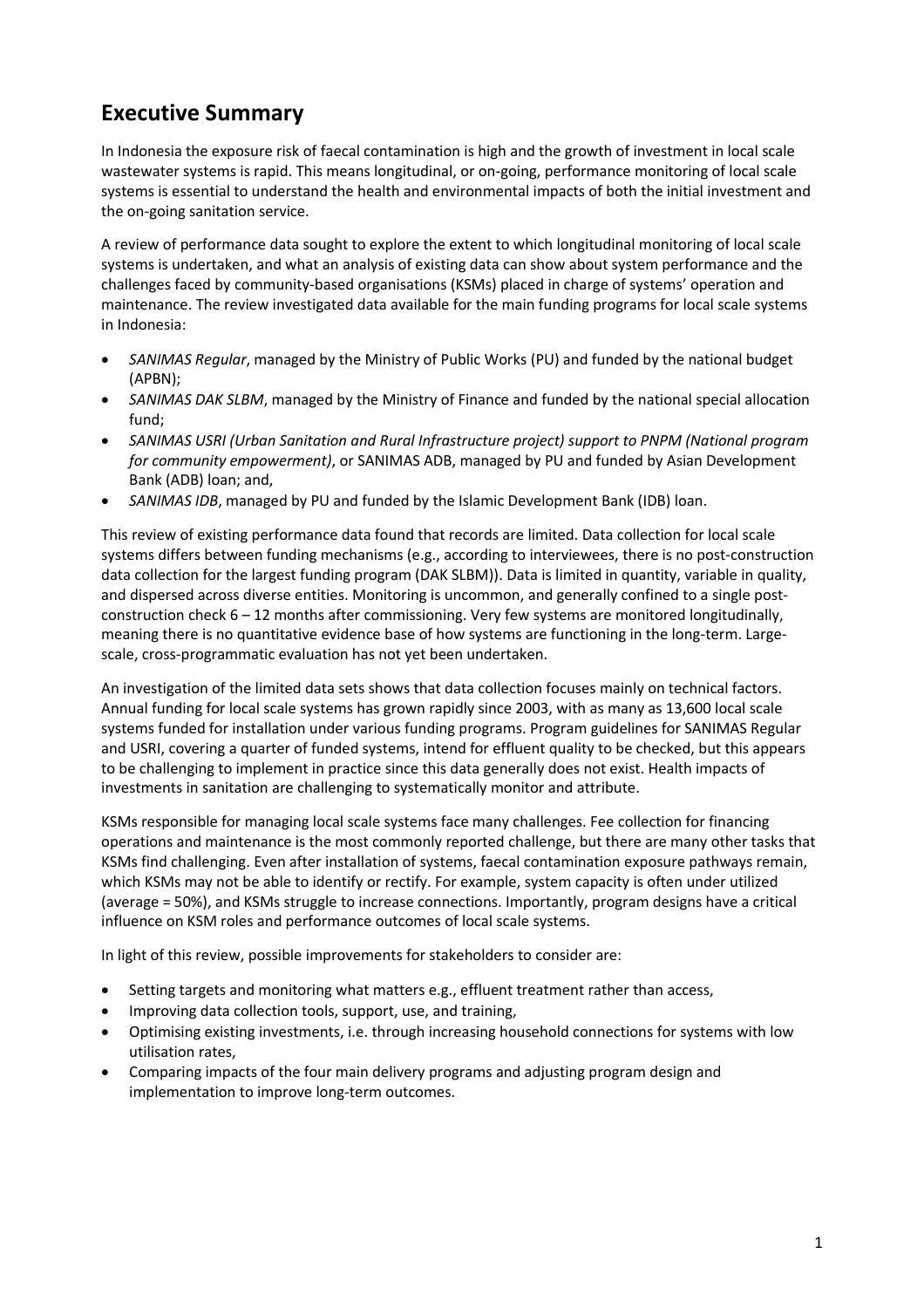## **Purpose of performance data component of research**

The primary objective of sanitation is to protect people from exposure to disease-causing substances in excreta, through drinking water supplies and the environment. Local scale systems need to perform adequately to meet this objective. Adequate performance can be known only by monitoring, including the quality of effluent discharged from local scale systems to potential water sources for drinking, washing, bathing etc. to which people are exposed.

This enquiry of local scale sanitation system performance, conducted between November 2014 and February 2015, sought to shed light on two aspects:

- (1) The extent and nature of performance monitoring and currently existing performance data; and
- (2) The common challenges faced by KSMs with operational<sup>1</sup> responsibilities for ensuring adequate performance.

Local scale sanitation systems are posed to form a significant proportion of planned sanitation investment with government targets for 7.5% of the population to be served by local scale systems – requiring around 100,000 installed systems by 2019. It is critically important to gather performance data to build an evidence base for the outcomes of the investments. While several datasets are known to exist, the quality/quantity of available data is not widely known.

The intended audience for this working paper is predominantly sanitation practitioners and specialists working in Indonesia. However, the findings may also be of interest to stakeholders of local scale sanitation implementation in other countries. For this reason, we have left many Indonesian words and concepts in the text, and sought to sufficiently explain them for audiences outside Indonesia.

## **Research questions of performance data review**

The specific questions we sought to answer were:

RQ1. What is the volume and quality of available data on local scale sanitation performance?

RQ2. What are the current challenges commonly faced by KSM, with respect to day-to-day operational responsibilities for maintaining performance?

# **Methodology**

**.** 

Our mixed methods research methodology included:

- a) Semi-structured interviews with representatives from all levels of the system (*KSMs; multiple levels of government such as sub-village (RW/RT), village (kelurahan), city/regency (kabupaten/kota), national; sectoral associations (AKSANSI) and international donors/multilateral agencies and NGOs*),
- b) Observations during community site visits,
- c) Evaluative enquiries of the two principal databases and other datasets,
- d) A focus group discussion with our national Project Advisory Group, comprising all seven Ministries with responsibility for sanitation, all four principal international donors/programs in sanitation, and the national NGO for KSMs) , and
- e) Review of documents obtained from stakeholders and research participants.

 $1$  We use the term 'operational' to refer to the post-construction phase. Activities during this time include operation, maintenance, and asset renewal.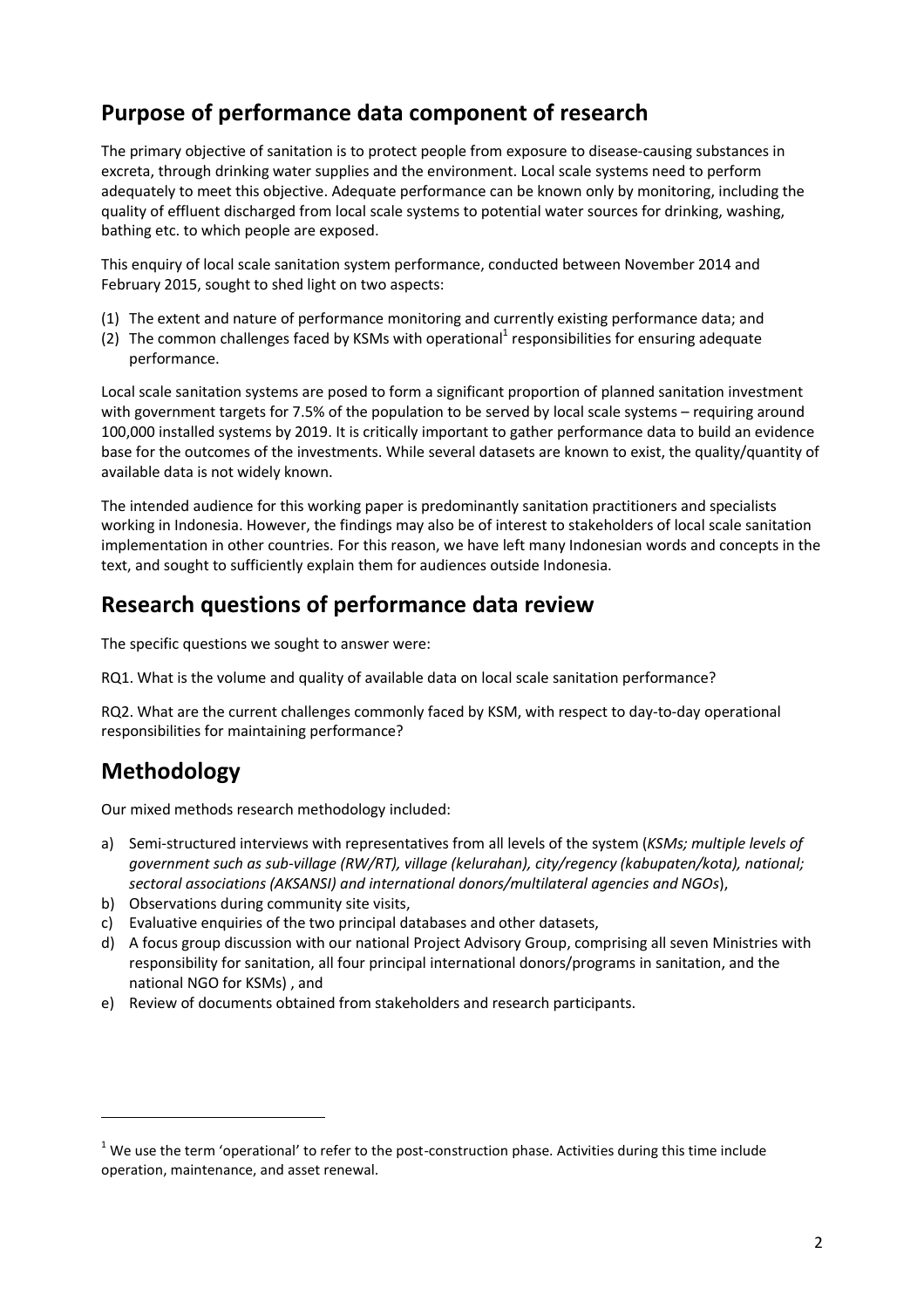# **Findings**

**RQ.1 What is the volume and quality of available data on local scale sanitation performance?** 

## **Availability of performance data was limited and dispersed, and varied according to funding program or mechanism. Nearly no systems are monitored longitudinally.**

Seven relevant data sets were identified by the study. We were provided with access to the four most significant. The USRI evaluation was just beginning at the time of this study. Study participants informed us of the Sleman and SANIMAS evaluation datasets, but we were unable to obtain firsthand evidence. All data sets are mapped in Figure 1 according to what is monitored (the columns) and the reasons for monitoring (the rows).



**Figure 1: Map of current monitoring of sanitation systems.** 

Figure 1 shows:

- Examples of systematic monitoring of human health impacts in relation to local scale systems performance were not found.
- Most of the data sets (6 of 7) are comprised of single visits with no evidence of longitudinal monitoring and evaluation, except for anecdotal evidence in one city.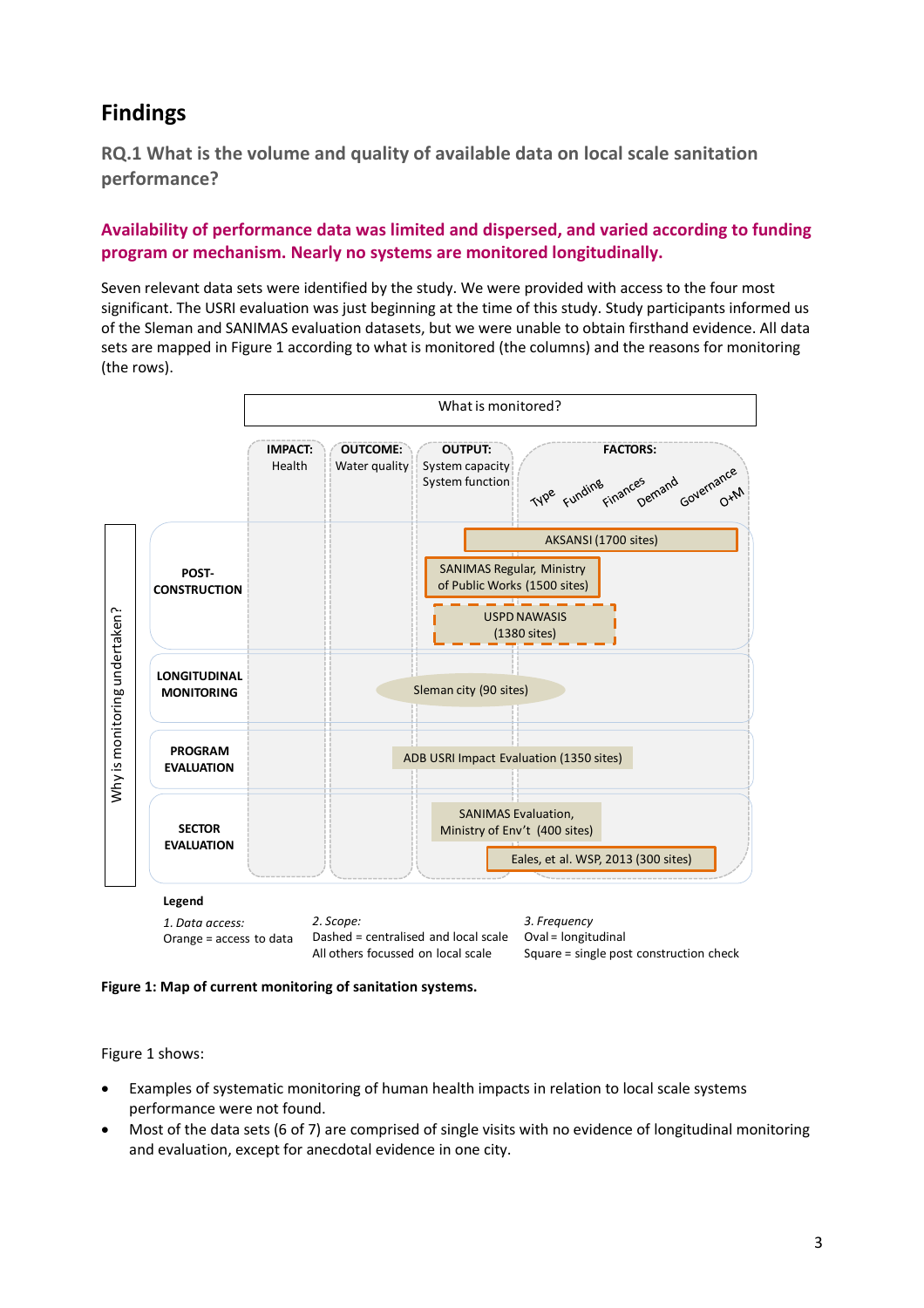• Most of the data sets were focused on local scale systems, except for the national NAWASIS USDP database (the National Water and Sanitation Information System funded by the Urban Sanitation Development Programme, which had data on centralized systems as well).

The database managed by the NGO *AKSANSI* has the largest number of sites and collects data on the broadest set of factors. AKSANSI appears to be the only organisation collecting the kind of governance data necessary to evaluate and take corrective action for improved functionality in the operation phase (e.g. data on user demand, finances, management and technology). The purpose of AKSANSI monitoring is usually a single post-construction functionality test.

The USDP NAWASIS database tracks the development and implementation of city-wide sanitation strategies (incorporating solid waste, drainage, and sewage) and contains data for local scale as a subset. USDP NAWASIS has (self-reported) financial and technical capacity data from the construction and operational phases.

The Ministry of Public Works (PU) database contains information on project locations, costs and status of construction for SANIMAS Regular and some USRI sites. SANIMAS Regular intends for effluent quality to be checked post-construction.

The SANIMAS DAK SLBM, managed by the Ministry of Finance, reportedly has no data available at the central level (e.g., location, system type, operability, performance, etc). It is unclear whether individual cities/regions (kota/kabupaten) may have more data about systems installed within their jurisdiction.

At this point there has not yet been a coordinated, cross-programmatic evaluation across the four main funding programs, although two of the larger databases (AKSANSI and USDP NAWASIS) contain data about systems installed under different funding mechanisms.

There are many complex and interacting factors that impinge on the quality of the data in the datasets and databases, including limitations in data collection tools, training for staff, technical capacity at the local level, etc, all of which is further constrained by limited resources. All of this means the quality of the observed data across the data sets was questionable in terms of consistency, completeness, clarity, and accuracy, but also in terms of validity e.g., in multiple data sets, we observed reported biological oxygen demand higher than reported chemical oxygen demand. Application of Crawford's (2005) Quality Data Cycle could help to direct better investment of scarce monitoring resources .

## **Analysis of these data sets above shows large numbers of local scale systems funded for installation under various funding programs.**

Our first task was to identify how many systems had been installed. This proved challenging because of the dispersed and incomplete nature of the data, as outlined above. Based on available data and estimates from research participants (Table 1), over 13,600 local scale systems have been funded for installation under different programs to date. Close to 80% of the local scale systems have been funded through transfers from national to local government (Kota/Kabupaten) under the special allocation funding mechanism (DAK SLBM).

| Program: funding                                  | System estimates (#)   | Program<br>duration |
|---------------------------------------------------|------------------------|---------------------|
| SANIMAS DAK SLBM: Ministry of Finance DAK         | 10,340                 | $2010 -$            |
| USRI support to PNPM: Asian Development Bank Loan | 1,350                  | 2012 - 2014         |
| SANIMAS IDB: Islamic Development Bank Loan        | 500<br>(1800 proposed) | 2014 - 2017         |
| SANIMAS Regular: Ministry of Public Works APBN    | 1,200                  | $2008 -$            |
| SANIMAS: Australian Aid (now DFAT) and World Bank | 215                    | 2003 - 2007         |
| Total                                             | 13,600                 |                     |

#### **Table 1: Estimate of local scale systems funded for installation as of 2014.**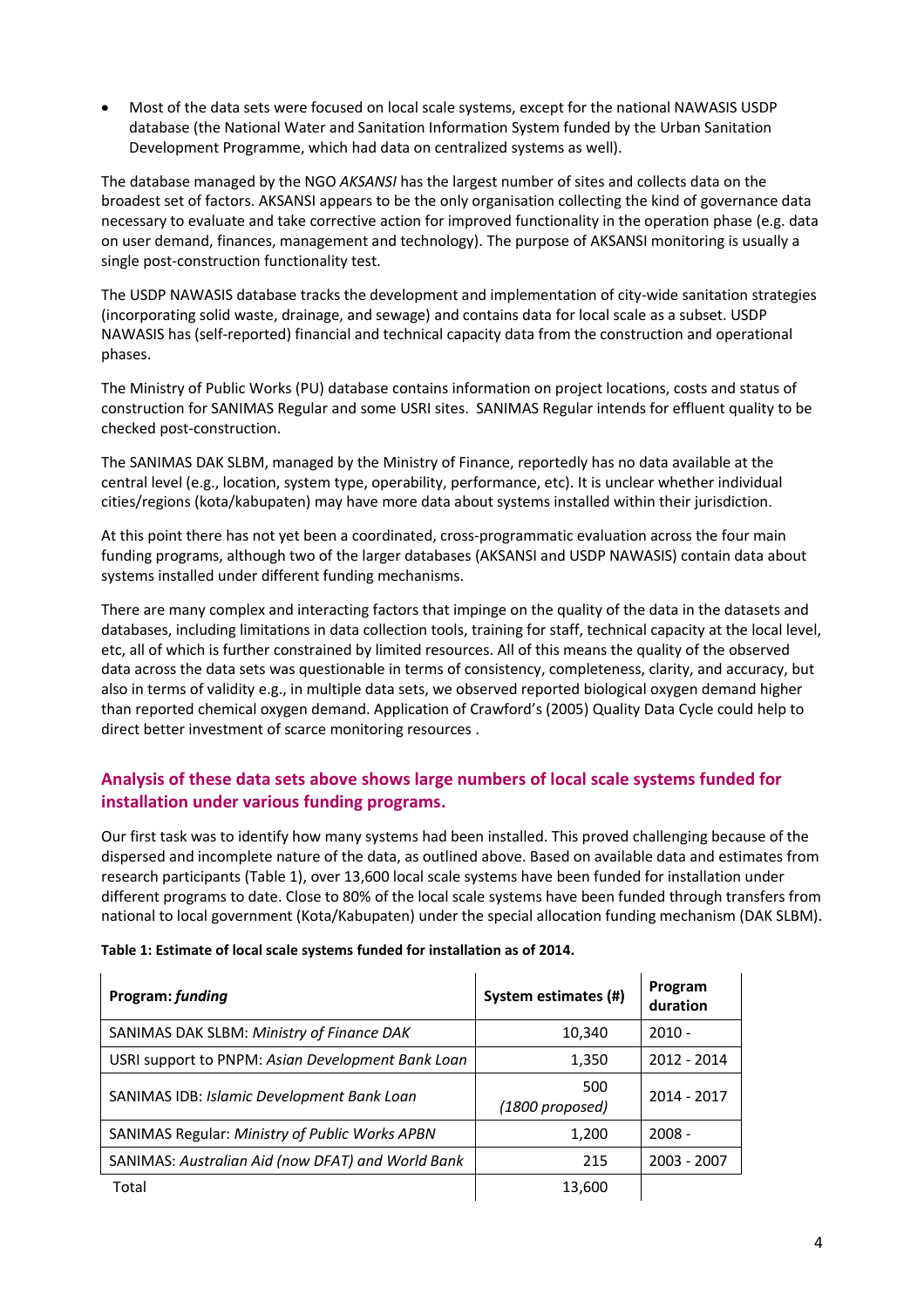There are other related investments. World Bank (PAMSIMAS) and the broad GoI PNPM program have installed up to 800 local scale sanitation systems as part of other programs. There is also anecdotal evidence of local scale wastewater systems funded through other mechanisms (i.e. Ministry of Health; Ministry of Environment; Provincial governments; 'Aspirational Funds' allocated to members of local parliaments (DPRD); and under the national Total Sanitation (STBM) program).

#### Annual funding for local scale systems has grown rapidly since 2003.

Pilot SANIMAS projects started in 2003 and funded less that 10 per year. Over the past decade, funding has jumped to almost 6,000 per year.



Figure 2: Exponential increase in number of local scale systems funded annually to 2014.

#### **Effluent quality monitoring is not common and results can be inaccurate.**

Program guidelines for USRI ADB, SANIMAS IDB and SANIMAS Regular (about 20% of installed systems) state that effluent quality should be checked, post-construction. . These checks are focused on the chemical constituents of the effluent, and are intended to include Biological Oxygen Demand (BOD), Chemical Oxygen Demand (COD), pH, Total Suspended Solids, and fats and grease. The microbiological quality of the effluent (i.e. testing of pathogen presence or levels) is not mentioned in any of the guidelines. It is not clear how often these checks occur in practice, or who holds the data. Data for SANIMAS Regular systems is sometimes provided to the national level, and this makes up the database we reviewed.

Effluent quality results were reviewed for some systems in AKSANSI and SANIMAS Regular databases, and briefly viewed for USRI ADB. Taken together, these databases have about 200 organic effluent quality records (BOD or COD) representing about 2% of the systems funded for installation. Taking the results at face value, one database showed 55% compliance and another showed 80% compliance with the national environmental discharge standards of 100mg/L BOD.

Longitudinal performance monitoring of effluent quality (i.e. more than one test at a given location) is very rare. There was anecdotal evidence of longitudinal monitoring in one city in Java (Sleman), but no records could be obtained.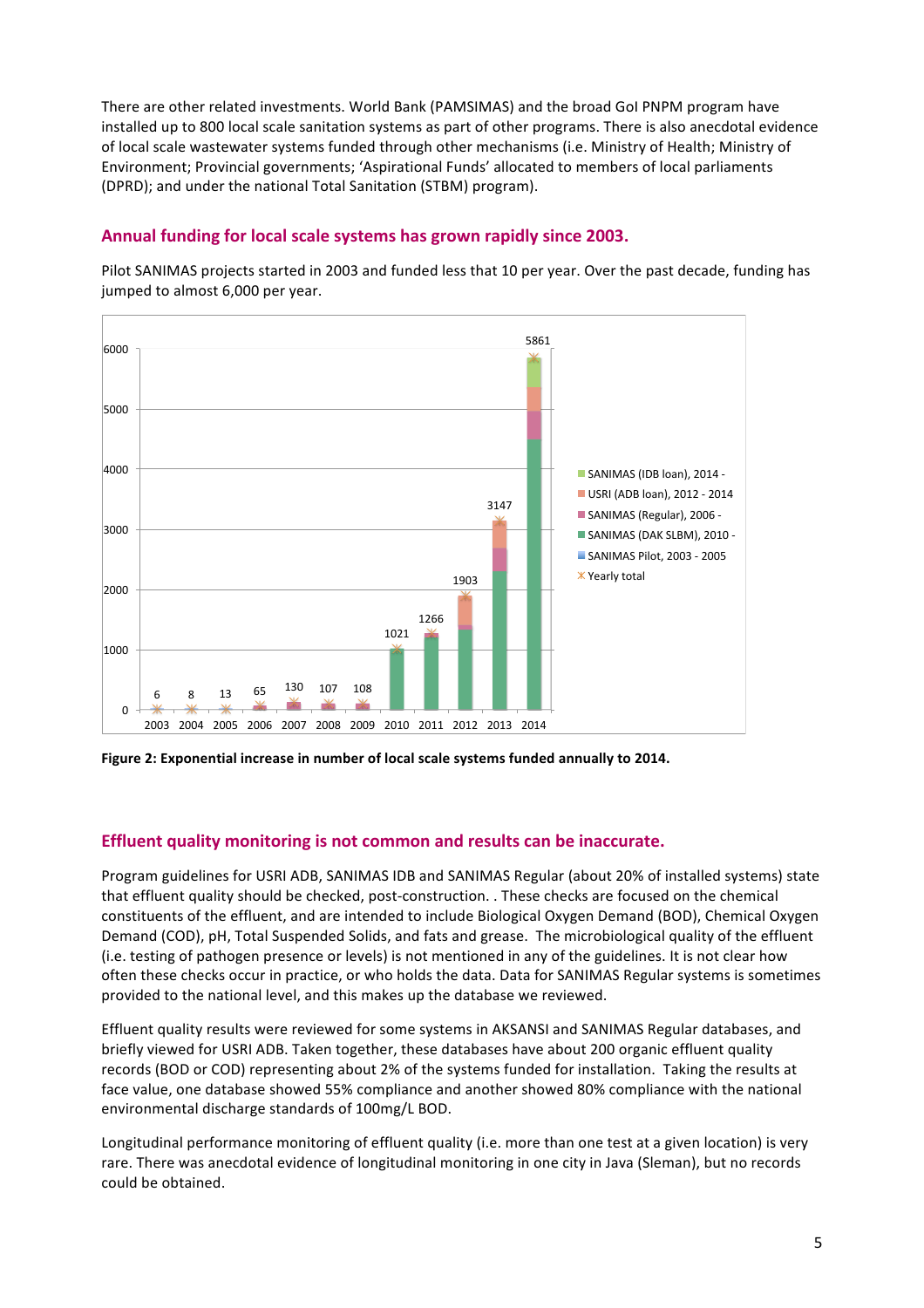Figure 3 represents a synthesis of the status of all monitoring across all installed local scale wastewater systems as ascertained by this research project, current for 2015.



**Figure 3: Effluent monitoring status of existing local scale systems.** 

#### **Human health outcomes are not assessed.**

The potential for faecal contamination of drinking water sources remains high in Indonesia (Eales, 2013). Only a very small amount of septage is safely disposed of. Current estimates put urban septic tank/cess pit ('cupluk') coverage at 64%, whilst centralized sewerage is at just 200,000 connections and local scale systems at less than 1% nationally (World Bank 2013). Safe collection and disposal of septage is 4% across the country (World Bank 2013). Recent studies of septic tank performance put septic performance at around 20%, i.e. 80% of septic tanks do not contain the wastewater (Mills 2013).

The majority of people source water from ground wells. About 50% of urban and peri-urban Indonesians take their household water supply from groundwater wells. In several large cities, up to 70% of water need for household is obtained from groundwater sources (nationally PDAMs cover 25%, local scale water supply covers 15%).

Faecal contamination of groundwater is rarely considered or monitored in Indonesia, despite representing a significant health risk. Occasionally, individual communities have groundwater quality tested e.g., as a trigger for successfully attracting funding for system installation, such as at a KSM in Sleman. Health impact assessments were reportedly undertaken for a small sample of sites – sanitation system users were surveyed about their perceptions of changes in health and medical costs for water-related diseases. We did not find examples of independent health data linked to sanitation (e.g., data from village level health clinics). One forthcoming exception is the Indonesia Infrastructure Initiative's (INDII) S-AIIG program which supports wastewater systems serving 200-400 households (i.e. larger than those systems which are the focus of this research). S-AIIG plans to monitor groundwater quality before and after program implementation, as well as frequency of doctor visits for sanitation-linked illness, to measure on-ground health impacts of improved sanitation.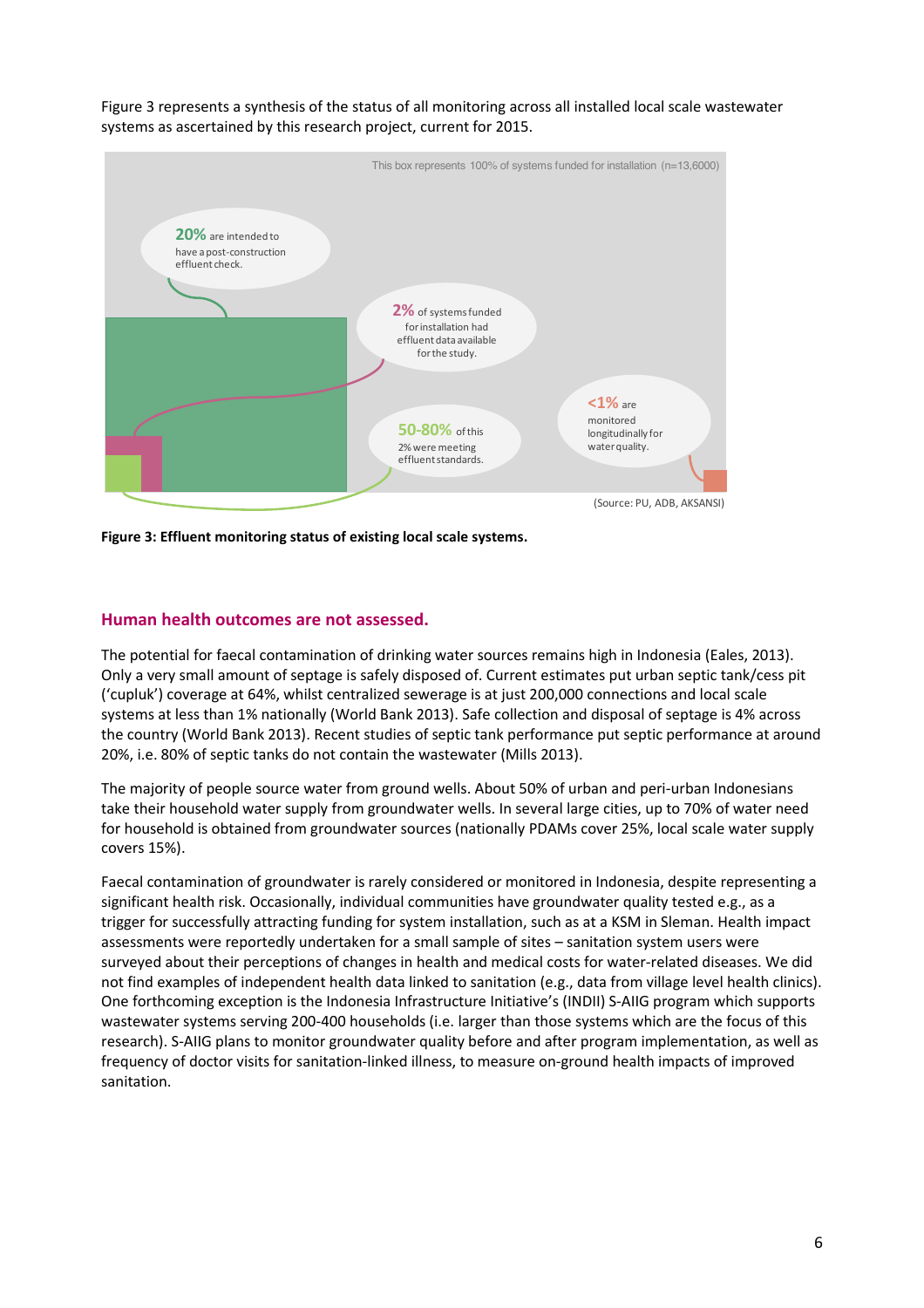### **What are possible implications for next steps?**

#### **Target and monitor what matters**

The fundamental outcome of sanitation is to protect human health by separating excretapathogens from people while protecting the environment. While current Indonesian targets for sanitation focus on providing 100% access to toilets (in the spirit of the Millennium Development Goals), by shifting towards 100% of excreta to be captured and treated (in the spirit of the Sustainable Development Goals), this might ensure that greater impact of investment is achieved by 'monitoring what matters'.

Monitoring systems to ensure separation outcomes means ensuring:

- Local capacity and funding are available
- All systems have longitudinal post-construction audits i.e., at regular frequency, for example, at 1 year; 5 years; 10 years; 20 years.
- Data is collected and stored where it can be analysed, and provided to those who can take corrective action
- Groundwater quality is monitored more frequently (e.g. annually) where it is the principal source of drinking water (or has high risk of exposure pathways) and crosstabulated with sanitation service, and remedial actions are taken
- Water quality of environments receiving effluent from local scale systems is monitored (even if drinking water is supplied by PDAM).

Questions for consideration:

- How could program managers influence monitoring and influence monitoring of what matters?
- x Who could be responsible for longitudinal performance monitoring and evaluation?
- How could programs link with or leverage existing monitoring by AKSANSI, NAWASIS, Ministry of Health and Ministry of Environment?
- How could data quality be improved?
- How could existing data be used to improve the situation?
- How can local capacity be built (e.g. laboratories, clinicians, training)?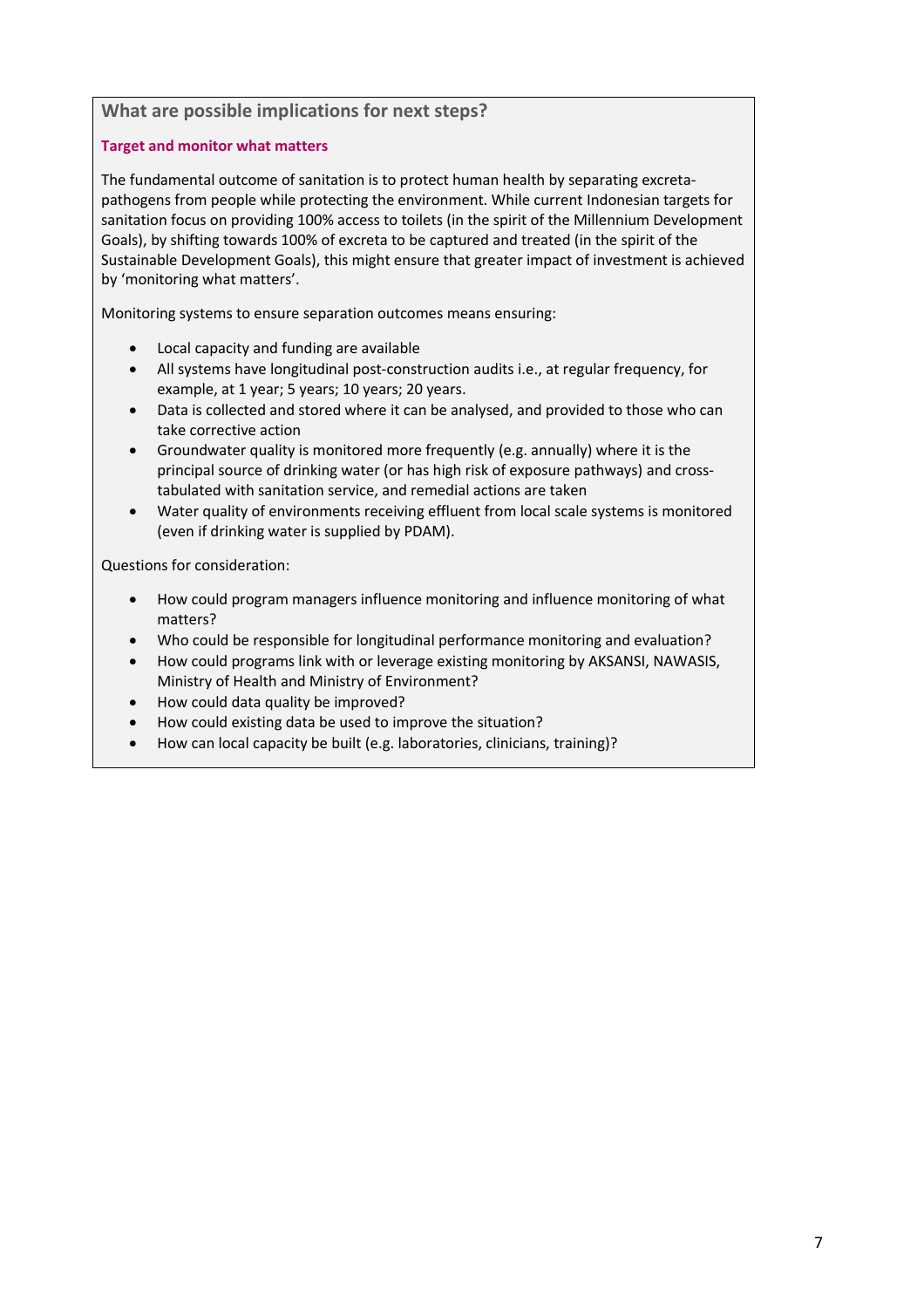**RQ2: What are the current challenges commonly faced by KSM, with respect to dayto-day operational responsibilities? Which challenges are within the capacities of KSMs to deal with, and which are beyond their capacity?** 

## **Fee collection for financing operations and maintenance is the most commonly reported challenge for KSMs.**

Interviews with stakeholders and analysis of AKSANSI's database identified the most common challenge for KSMs is collecting adequate fees for sustaining operations. This is arguably the outcome of two issues:

- x *Lack of perceived value among users*: Average monthly fees for local scale services are Indonesia Rupiah (IDR) 3,000-5,000 per household  $(0.20 - 0.35 \text{ USD})^i$ . KSMs reported that it was generally difficult to increase fees once set. In one exceptional case, the community had agreed to a more sustainable monthly household fee of IDR 35,000 (2.50 USD).
- x *Lack of legitimacy for wastewater fees*: This lack of legitimacy arises from two root causes. Firstly, operators are often people of low social status, and KSMs are often not directly linked to local power systems. Secondly, the mechanism for setting sanitation fees is not embedded in local governance arrangements at the village and sub-village levels, whereas other community service fees are. For example, in some circumstances, fees for water supply are set by Mayoral decree at the city/region (kota/kabupaten) level – this kind of political endorsement is a driver for the village head (kelurahan/desa) to take responsibility for fee collection.

### **There is a range of other tasks that different KSMs find challenging at different times.**

When designated as the responsible entity for local scale systems, KSMs must undertake operational activities. Several necessary tasks are difficult within their skill, time or budget constraints (Table 2).

|                           | Challenging tasks for the KSM          |                                                      |
|---------------------------|----------------------------------------|------------------------------------------------------|
|                           | ❏<br>Monitoring of effluent            |                                                      |
|                           | ❏<br><b>Repairing facilities (MCK)</b> |                                                      |
|                           | ப<br>Conducting biogas maintenance     |                                                      |
| Functioning<br>technology | Deodorising the methane<br>ப           |                                                      |
|                           | ◻                                      | Unused facilities (MCK & unconnected SSS)            |
|                           | ப<br>De-scumming monthly               |                                                      |
|                           | ❏<br>De-sludging every 2-4 years       |                                                      |
|                           | ⊔                                      | Managing the treasury book & bank account            |
|                           | ❏                                      | Preparing financial accountability report            |
| Sustainable               | ப<br>Collecting user fees              |                                                      |
| financing                 | ப<br>Forecasting recurrent costs       |                                                      |
|                           | ப                                      | Planning & budgeting for major expenses, emergencies |
|                           | ◻                                      | Sourcing supplementary income streams                |
| Sustained<br>demand       | $\sqcup$                               | Educating about the benefits of the system           |
| Effective                 | Paying operator<br>ப                   |                                                      |
| management                |                                        | Ensuring operator legitimacy in community            |

#### **Table 2: Operational tasks that some KSMs find challenging (Source: AKSANSI)**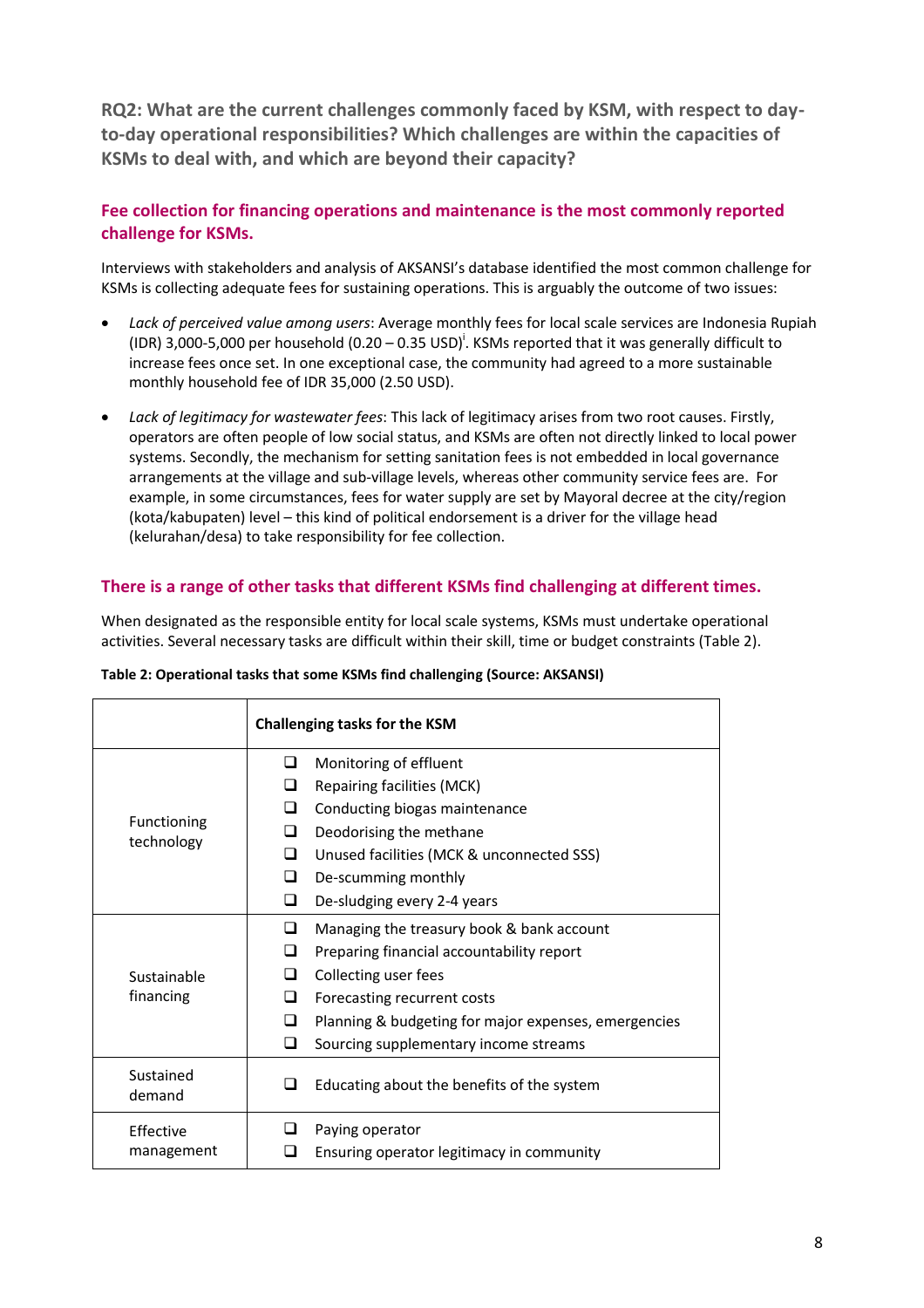## **Even after installation of systems there are many opportunities for contamination that KSMs may not be able to identify and rectify.**

As shown in Figure 4, direct contamination can still happen after system construction through effluent of unconnected households and improperly disconnected septic tanks, or leaking pipes. In additional, these scenarios may compound contamination indirectly because they reduce the volume of effluent in the system and thus reduce treatment efficiency.



**Figure 4: Direct and indirect opportunities for contamination after system construction.** 

#### **As noted above, local scale system capacity is often under-utilised, and it is challenging for KSMs to increase connections, which means systems may not function as planned, coverage is not as great as it could be, and KSMs have fewer users so a smaller fee base, exacerbating the financial situation.**

Monitoring during the operational phase (i.e. post-construction) suggests the number of actual users of local scale systems varies widely compared to the design. Sectoral reviews and stakeholder interviews have identified that utilised capacity is often less than 80% and typically around 50% (Figure 5). KSMs may struggle to extend connections to households after system construction for a variety of reasons, including lack of funding.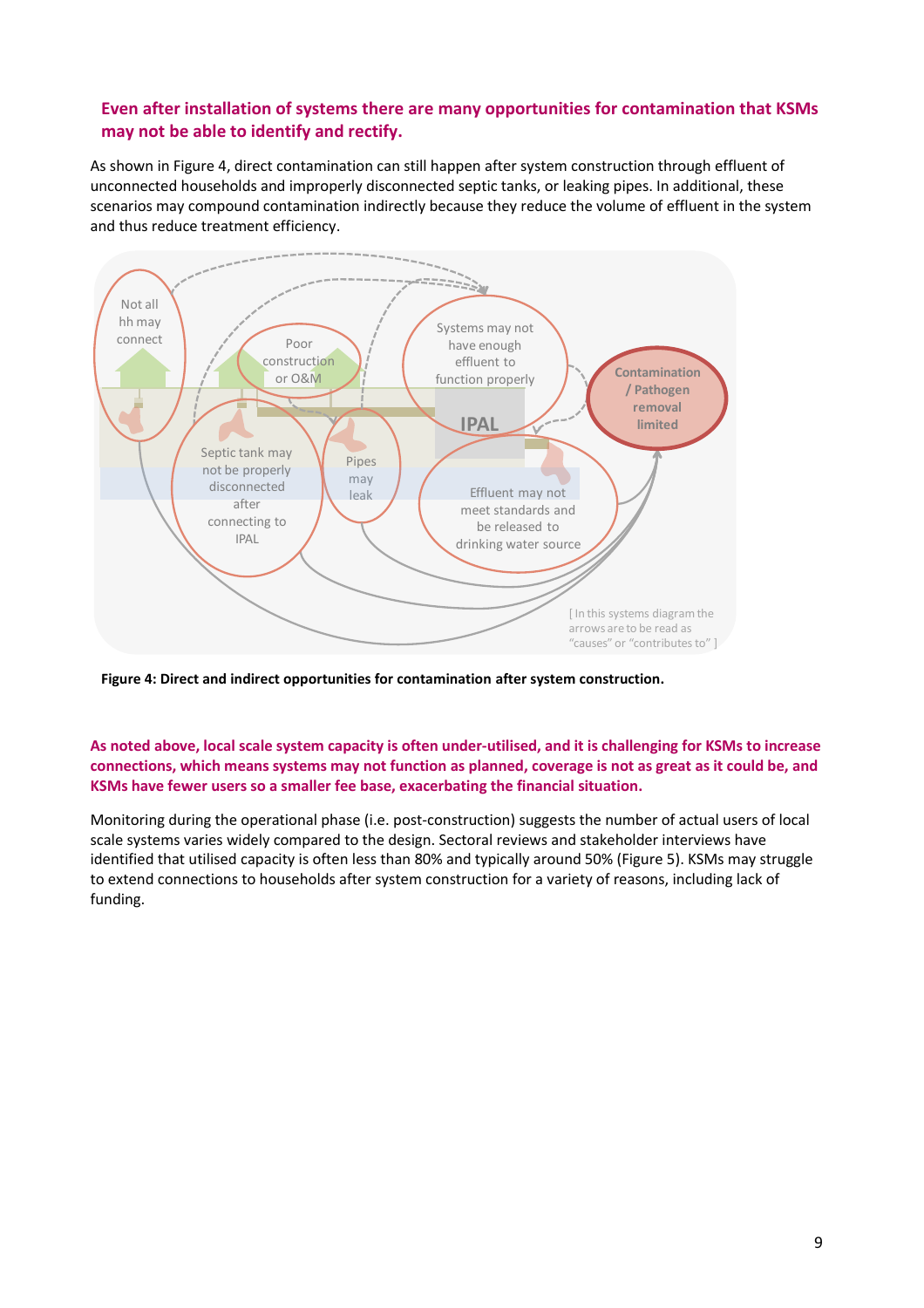

**Figure 5: Utlisation rates of local scale systems (actual users verses designed users).** 

#### **Program designs have a critical influence on KSM roles and performance outcomes.**

Program design differs markedly for the four main government and donor-funded mechanisms for implementing local scale sanitation. Analysis of these different design features reveals unintended negative influences on long-term outcomes for some programs. Program design features with a significant influence on long-term outcomes include:

- degree and quality of socialization, which has upfront outcomes (e.g., household's willingness to connect) and ongoing impacts (e.g., legitimacy and authority around fee setting and fee collection);
- how household connection costs are covered, which impacts poorer households' capacity to connect;
- x who owns the asset (i.e. the land and the physical infrastructure of pipes, buildings, tanks, etc) after construction, which determines whether local government is legally able to provide financial support;
- design assumptions e.g., systems are located wherever land is available but gravity-only design means households at lower elevations cannot connect.
- rules regarding KSMs (e.g. if one KSM oversees design and construction, and a different KSM needs to be formed according to the program guidelines to oversee operation, it can lead to discontinuity and loss of knowledge in the transfer. In contrast, a single KSM has stronger institutional memory).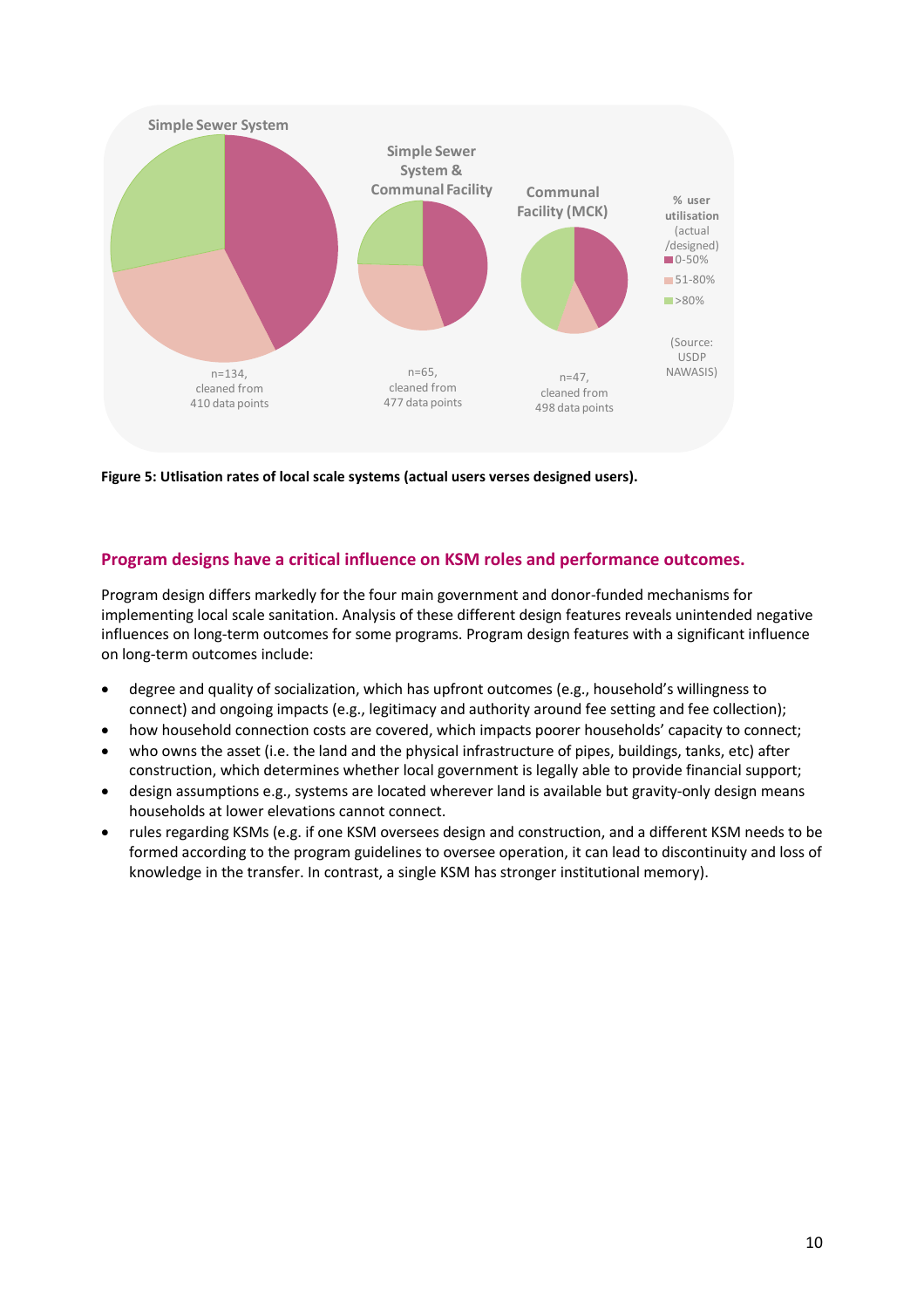#### **What are possible implications for next steps?**

#### **Make the most of existing investments**

There are significant technical resources that are currently under-utilised. These resources could be more fully optimized to progress towards the 2019 sanitation target and health impacts. Access to existing local scale systems can be significantly improved through simple interventions, such as:

- Enabling use of spare capacity in systems by providing connection subsidies to households that had not connected, and/or introducing pumps to connect households at lower elevation than the treatment system (IPAL);
- x Enabling more sustainable financing by providing legitimacy and authority to KSMs and/or other local institutions for tariff setting and fee collection.

#### **Update designs of local scale programs towards achievement of sanitation goals**

The outcomes of local scale systems could potentially be improved by including the following within government and donor program designs:

- Program financing that ensures all/more households connect, so design capacity of local scale systems is utilised
- x Mechanisms to formalise tariff setting at levels for sustainable operations
- x Mechanisms to formalise fee collection, to improve user payment rates
- Procedures to maximise capacity of KSM to deliver, such as improving KSM's standing in the community by including powerful local champions, and succession planning and hand over processes for knowledge transfer.
- Institutional arrangements for responsible management partnerships with local government, to ensure all operational responsibilities are successfully undertaken.

Future programs could also benefit by a larger scale cross-program evaluation in terms of understanding the success factors for local scale wastewater service; especially in light of the above implications of varying program approaches to the use of funds, community engagement and KSM structures.

Note: These ideas are preliminary, and are explored further in the final outputs of this research project.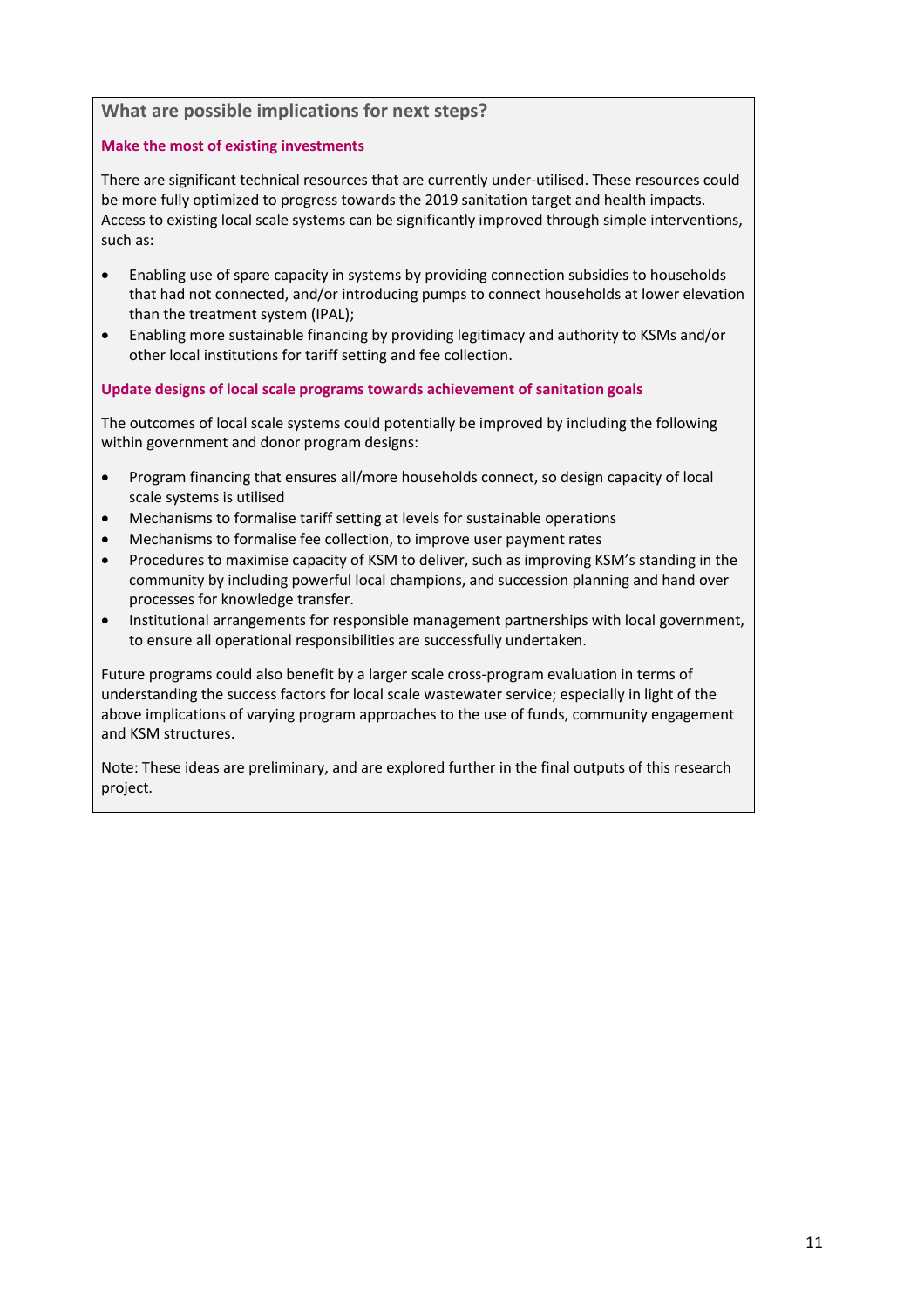## **References -**

Crawford, P., 2005. *Monitoring & Evaluation Framework for Philippines-Australia Community Assistance Program (PACAP)*, Prepared for AusAID.

Eales, K., Siregar, R., Febriani, E. & Blackett, I., 2013. *Review of Community Managed Decentralized Wastewater Treatment Systems in Indonesia*, Final Report. World Bank Water and Sanitation Program.

Mills, F., 2013. Assessment of Sludge Accumulation and Pit Filling Rates in Indonesia. , p.45. World Bank Water and Sanitation Program.

Mitchell, C., Ross, K., Abeysuriya, K., Puspowardoyo, P. and Wedahuditama, F., 2015. *Effective governance for the successful long-term operation of community scale air limbah systems: Mid-term observations report.*, Prepared by the Institute for Sustainable Futures, University of Technology Sydney as part of the Australian Development Reseach Award Scheme.

Ross, K., Abeysuriya, K., Mikhailovich, N. & Mitchell, C., 2014. *Governance for Decentralised Sanitation: Global Practice Scan. A Working Document*, Prepared by the Institute for Sustainable Futures, UTS as part of the Australian Development Research Award Scheme (ADRAS).

World Bank, 2013. *Indonesia Country Study - East Asia Pacific Region Urban Sanitation Review*, World Bank and Australian Aid.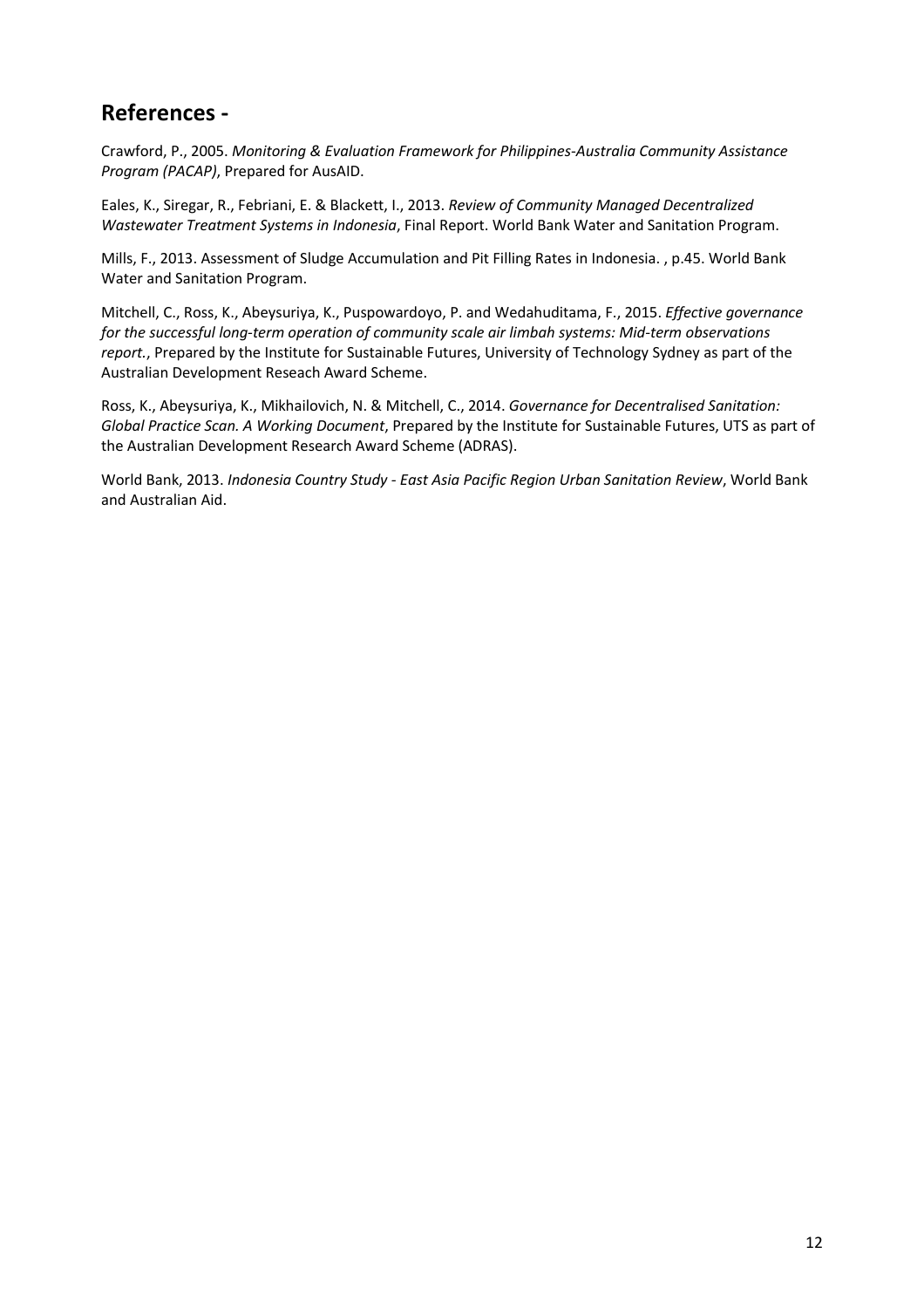# **Appendix 1. Glossary**

| ABPD            | Local Government budget (Anggaran Pendapatan dan Belanja Daerah)                                                                    |
|-----------------|-------------------------------------------------------------------------------------------------------------------------------------|
| ADB             | Asian Development Bank                                                                                                              |
| <b>APBN</b>     | National Government budget (Anggaran Pendapatan dan Belanja Nasional)                                                               |
| <b>AKSANSI</b>  | Indonesia NGO supporting community scale systems in post-construction phase                                                         |
| <b>Bappenas</b> | National Development Planning Agency (Badan Perencanaan Pembangunan Nasional)                                                       |
| <b>CBO</b>      | Community-Based Organization                                                                                                        |
| Cipta Karya     | Directorate General of Human Settlements at Ministry of Public Works                                                                |
| <b>DAK</b>      | Special allocation fund (Dana Alokasi Khusus)                                                                                       |
| Desa            | Rural village                                                                                                                       |
| <b>DFAT</b>     | Department of Foreign Affairs and Trade                                                                                             |
| Dinas           | Local government department                                                                                                         |
| Dinas PU        | Local Government Department of Public Works (Dinas Pekerjaan Umum)                                                                  |
| <b>Dinkes</b>   | Local Government Health Agency (Dinas Kesehatan)                                                                                    |
| <b>IDB</b>      | <b>Islamic Development Bank</b>                                                                                                     |
| <b>IUWASH</b>   | Indonesia Urban Water Sanitation and Hygiene Program, funded by USAID                                                               |
| Kabupaten       | Regency local government                                                                                                            |
| Kelurahan       | Urban village                                                                                                                       |
| <b>KSM</b>      | Kelompok Swadaya Masyarakat (Community-based organisation, CBO)                                                                     |
| Kota            | City local government                                                                                                               |
| <b>MCK</b>      | Public Washing & Sanitation Facilities (Mandi, Cuci, Kakus)                                                                         |
| $MCK++$         | MCK with wastewater treatment (and possibly biogas plant)                                                                           |
| <b>MDG</b>      | Millennium Development Goal                                                                                                         |
| MoHA            | Ministry of Home Affairs                                                                                                            |
| <b>NAWASIS</b>  | National Water and Sanitation Information System                                                                                    |
| <b>NGO</b>      | Non-Government Organization                                                                                                         |
| 0&M             | Operation & Maintenance                                                                                                             |
| <b>PAMSIMAS</b> | Community based water supply and sanitation program by GoI and World Bank for rural<br>and periurban services to the underserved    |
| <b>PDAM</b>     | Local government owned water utility                                                                                                |
| <b>PNPM</b>     | National program for community empowerment (Program Nasional Pemberdayaan<br>Masyarakat)                                            |
| Provinsi        | Provincial government                                                                                                               |
| PU              | Ministry of Public Works (Menteri Pekerjaan Umum)                                                                                   |
| RW/RW           | Sub-village levels of organisation: community groups (Rukun Warga) are further divided<br>into neighborhood groups (Rukun Tetangga) |
| SAIIG           | Australia-Indonesia Infrastructure Grants for Municipal Sanitation Programme                                                        |
| Sanimas         | Community-Based Sanitation (Sanitasi Berbasis Masyarakat)                                                                           |
| <b>SKPD</b>     | Local Government Work Unit (Satuan Kerja Perangkat Daerah)                                                                          |
| <b>SLBM</b>     | Community-based sanitation program (Sanitasi lingkungan berbasis masyarakat)                                                        |
| <b>USDP</b>     | Urban Sanitation Development Programme                                                                                              |
| <b>USRI</b>     | Urban Sanitation and Rural Infrastructure Project, funded by ADB                                                                    |